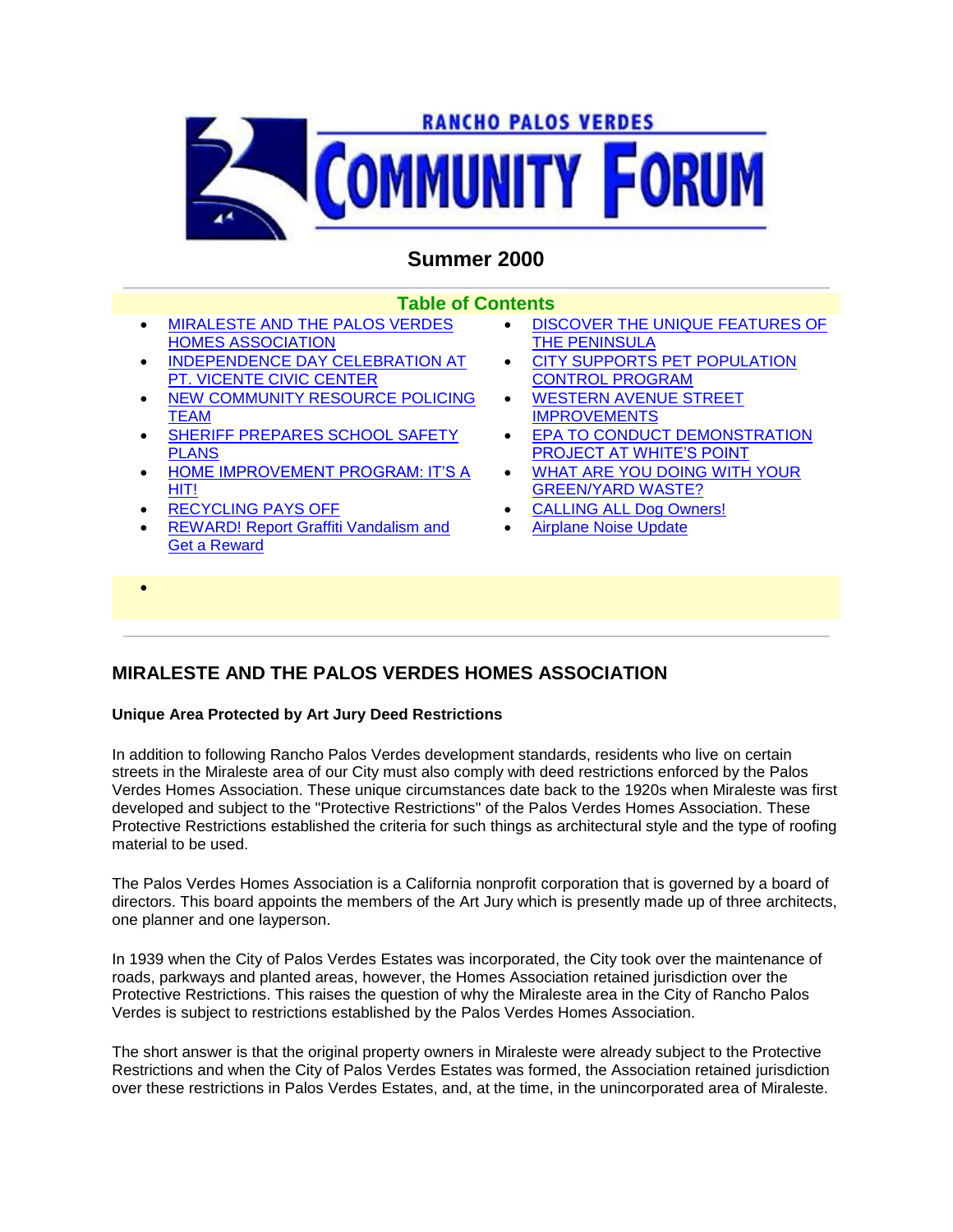In addition to determining standards of architectural style and design, the Protective Restrictions, or deed restrictions, also consider compatibility, site planning, building coverage, height, color and materials. They do not address the matter of maintaining views from any site.

For Miraleste residents considering making changes to the exterior of their home, the City of Rancho Palos Verdes has information on the process that must be followed to comply with the Palos Verdes Homes Association Art Jury restrictions. This information is available at City Hall in the Department of Building, Planning and Code Enforcement.

## **INDEPENDENCE DAY CELEBRATION AT PT. VICENTE CIVIC CENTER**

### **Take Your Pick: Live Music, Helicopter Rides or Hula-Hoop Contests**

For the twenty-fifth year the City will be holding its Independence Day Celebration at the Civic Center located at 30940 Hawthorne Boulevard. This traditional family day starts at 11:00 a.m. with nonstop enjoyment until 5:00 p.m.

Bring your family and friends and listen to live music by *Sweet Surrender* and the *Palos Verdes Symphonic Band*. Shop in the expanded arts and crafts area and visit the midway, which will feature a variety of rides and games for all ages. For those seeking adventure, take a helicopter ride and get a bird's-eye view of the celebration and the coastline.

If you like competition, join in the pie-eating and hula-hoop contests. For sheer entertainment, take in the Jim Gamble puppet show. Get to know more about your community by visiting the information booths sponsored by local civic organizations. Visit the petting zoo, ride one of the ponies, and watch the sidesplitting dog acts and obedience demonstrations.

Admission to the celebration is free and so is the shuttle service from Ralph's Market on Hawthorne at Crest and from the Golden Cove Center to the Civic Center. On-site parking is two dollars.

For the past several years, members of the City's Recreation and Parks Committee have worked to reduce the City's subsidy of this event by soliciting donations and merchandise. Several homeowner associations and area businesses have been long-time supporters. If you are interested in contributing to this community event call the Recreation & Parks Department at 544-5260.

For vendor or booth information and applications, call Conte Productions at (310) 781-2020, or for general information, call the Recreation and Parks Department at (310) 544-5260.

## **NEW COMMUNITY RESOURCE POLICING TEAM**

#### **Focus is on Quality of Life Issues**

At the Regional Law Enforcement Committee meeting held in May, Lt. Mike Grimaldi of the L. A. County Sheriff's Department announced that the three Special Assignment Deputies (SAOs) who serve Rancho Palos Verdes, Rolling Hills Estates and Rolling Hills, have been reorganized. They are now part of a community resource team called the CORE Policing Team. Sgt. Bob Grandchamp, a twenty-seven year veteran of the L. A. County Sheriff's Department, heads this team. The SAOs will now be known as Community Resource, or CORE Deputies.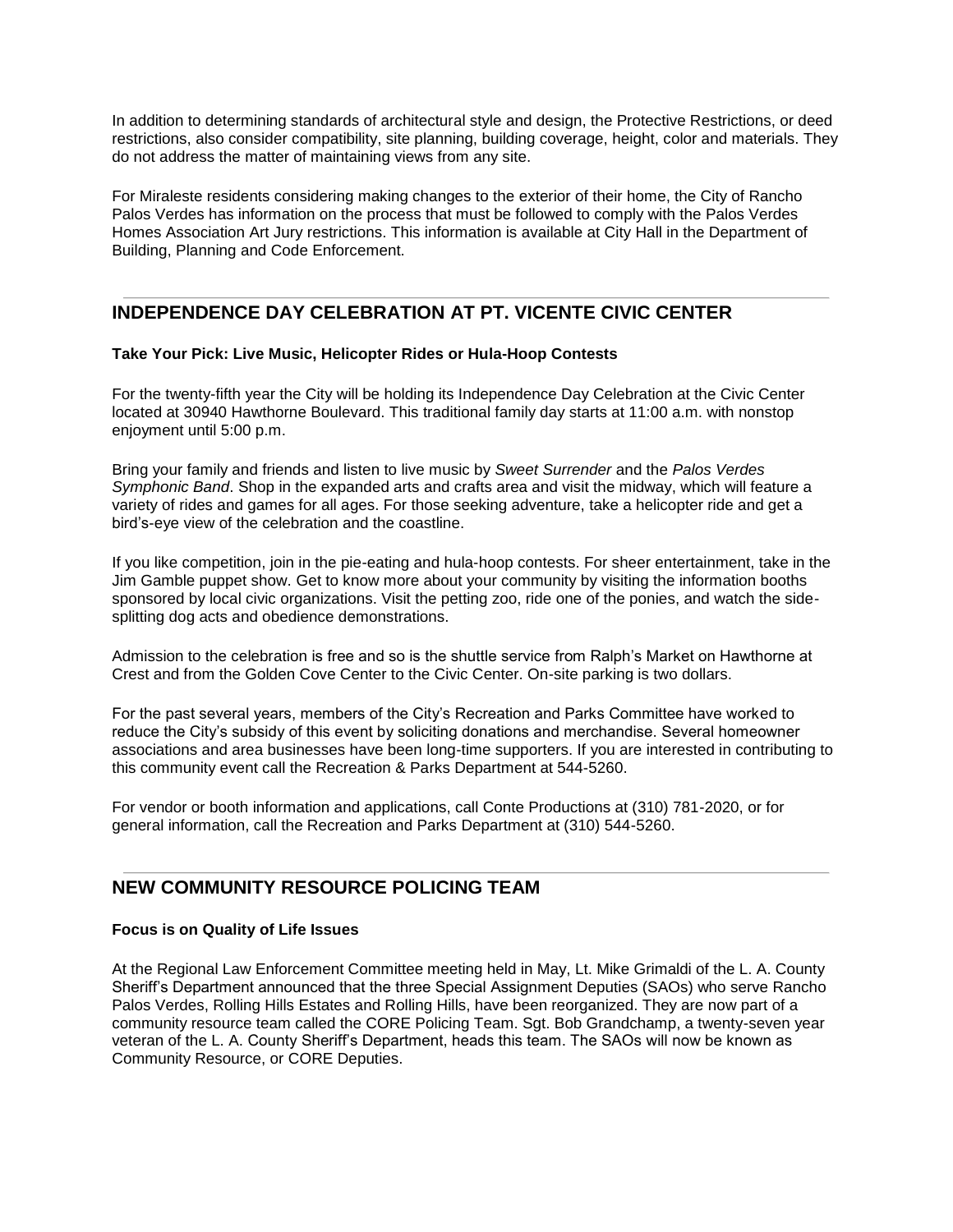While the basic mission of the deputies is unchanged, this reorganization is designed to emphasize their commitment to quality of life issues that are not easily addressed by regular patrol units. The CORE Policing Team concept gives these CORE Deputies more flexibility to direct their resources to specific issues over longer time periods, thus enhancing the police/community partnership that has been so successful.

### **Enforcement of State Fish & Game Laws**

Lt. Grimaldi also announced that with the Region's addition of a third deputy during Fiscal Year 1999- 2000, their mission was expanded to include the area adjacent to and south of Crest Road. This area covers several parks, canyons, trails and the coastal area, including the marine reserve at Abalone Cove Beach Park. The CORE Deputies have attended training sponsored by the State of California Department of Fish and Game and are now deputized to enforce laws governing wild life and game on the Peninsula.

## **SHERIFF PREPARES SCHOOL SAFETY PLANS**

### **The Ultimate Goal is to Prevent any Type of School Campus Tragedy**

In the aftermath of the Columbine tragedy, and at the direction of Sheriff Baca, the Peninsula Community Resource Deputies have spent over 500 man hours putting together a comprehensive set of safety plans for the 46 school campuses within the Lomita Sheriff's Station jurisdiction.

These School Safety Plans are designed to operate in conjunction with the Sheriff's Emergency Response plans in the event of a large-scale incident, or as stand-alone plans in the case of an incident confined to a school campus. They include contingencies for all types of emergencies: fires, earthquakes, hazardous material spills, bomb threats, terrorist incidents, and more.

Taken into consideration were specific evacuation routes, medical triage locations, parent information centers, media compounds, law enforcement, school administration liaison, tactical deployment, personnel and equipment staging areas, command posts, helicopter landing sites, topography, prevailing winds, and other classified areas.

#### **Public/Private Partnership**

In a public/private partnership, Airtouch Cellular has donated Audiovox wireless phones and free 911 service for the high schools. These cell phones are assigned to administrators and teachers to be used in any emergency. They are pre-programmed to dial directly into the local 911 system. This will help prevent the communication difficulties encountered by the Columbine dispatchers.

These Plans were coordinated with School and Fire Department administrators and has resulted in greater consistency between the Sheriff's plans and the School District and Fire Department's plans.

It goes without saying that the ultimate goal is to prevent any type of school campus tragedy; however, in the worst case scenario, these School Safety Plans will significantly contribute to a quick and effective response to a variety of school emergencies.

## **HOME IMPROVEMENT PROGRAM: IT'S A HIT!**

**Funds Used To Repair Roofs and Fix Sewer Lines**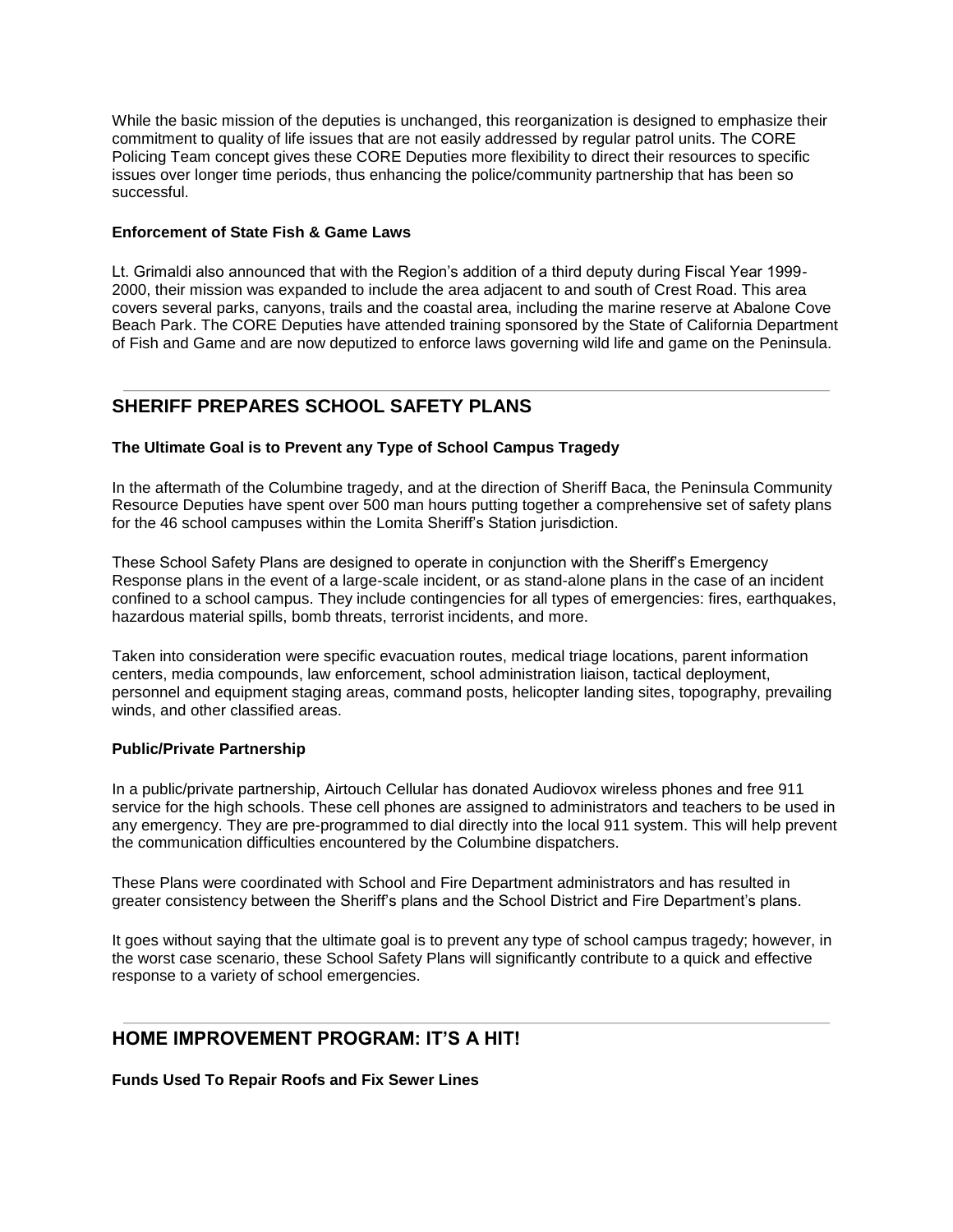With funds from the Community Development Block Grant program administered by the County of Los Angeles, Rancho Palos Verdes now has a Home Improvement Program for low and moderate-income residents. Since the start of this program last year, six projects have been completed and another ten are under construction.

Funds have been used to repair and replace roofing, heating and plumbing, and to repaint both the inside and outside of homes.

Applicants must be owner occupants of a single family detached dwelling and be City residents to be eligible. Grants of up to \$5,000 are available to cover the cost or repairs. For any work over that amount, there are "no interest" loans of up to \$10,000. These loans are payable upon the sale of the home or transfer of the title.

If your home needs improvements and repairs, this City program can help.

#### **Income Qualification**

Individuals with an annual income of less than \$29,200 for a one-person household and \$33,350 for a two-person household are eligible. For income limits on larger households, additional information or an application, contact Giovanni Arellano in the Public Works Department at (310) 544-5252.

## **RECYCLING PAYS OFF**

#### **Funds Pay for Median Improvement**

The City has recently completed work on a project to beautify Palos Verdes Drive East at Crest Road. Landscape irrigation and hardscape improvements were constructed within the roadway medians. Total construction costs were \$54,409 and the primary funding source was revenue from residents recycling bottles, cans and other items.

### **REWARD!**

#### **Report Graffiti Vandalism and Get a Reward**

In just a few minutes graffiti vandals can deface street signs, park benches, fences and walls. If you witness anyone defacing public or private property, contact the Sheriff's Department immediately.

As an incentive to curtail this graffiti, the City offers a reward of up to \$250 for information leading to the determination, identification and apprehension of any person involved in this vandalism.

Although not a widespread problem in our City, graffiti happens often enough to be a nuisance and an expense for the City and for residents. Last year the City spent over \$5,000 to eradicate graffiti from public property.

Help keep our City graffiti-free by reporting any graffiti activity you witness.

## **DISCOVER THE UNIQUE FEATURES OF THE PENINSULA**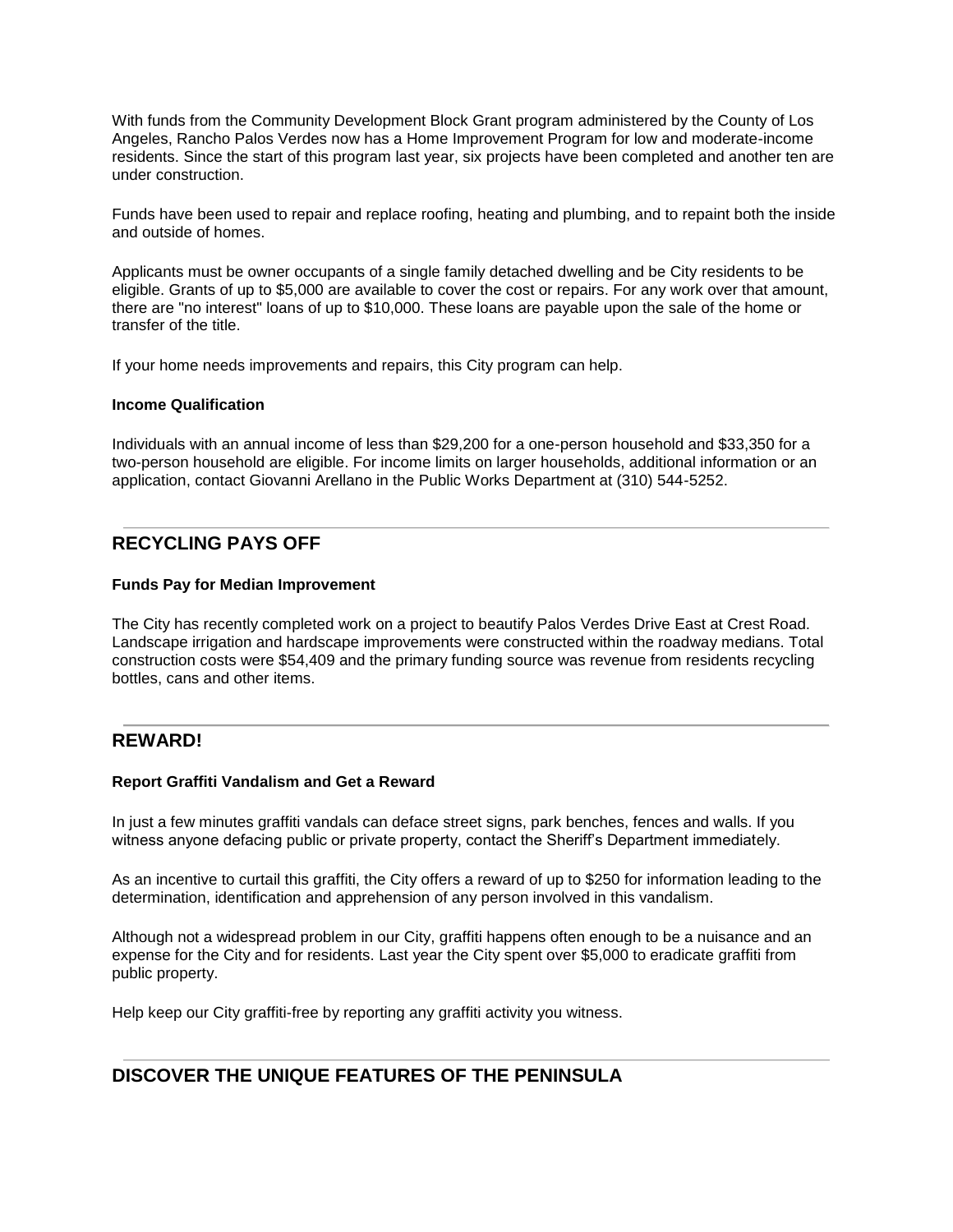### **City and Land Conservancy Co-sponsor Nature Walks**

If you want to learn about the Peninsula's history, geology, wildlife, birds, and plants, the Palos Verdes Peninsula Land Conservancy's nature walks are just the thing for you. The City and the Land Conservancy are co-sponsoring a series of walks that will help you discover the unique features of the Peninsula. Here's the line-up for the remainder of the year.

#### **June 10, 9:00am**

**Lemonade Berry:** This strenuous three-hour walk starts at Del Cerro Park and traverses the Lemonade Berry parcel that overlooks Portuguese Canyon, one of the major drainage channels for the south side of the Peninsula. Walk leaders will discuss the native coastal sage scrub and the history of the area. Participants should park at Del Cerro Park that is located at the south end of Crenshaw Boulevard.

#### **September 9, 9:00am**

**Shoreline Park:** This moderate walk crosses one of the few publicly owned parcels of coastal land in the South Bay and offers beautiful views of the Pacific Ocean as well as grasslands and coastal bluff scrub habitat. The walk includes a visit to the eastern part of the Ocean Trails Golf Course. Parking is on 25<sup>th</sup> Street just east of the San Pedro border.

### **November 11, 9:00am**

**RPV City Hall:** This easy walk combines beautiful views with lectures on the habitat and the interesting military history of the area, including the Nike missile site and World War II bunkers. Parking is at RPV City Hall.

#### **January 13, 2001, 9:00am**

**McBride Trail and Three Sisters:** There are two options on this walk: the easy hour and a half walk that provides a panoramic view of the south side of the Peninsula and the Pacific Ocean. Then there's the strenuous three-hour walk that provides similar views and, in addition, crosses the steep slope of the Portuguese Bend area. Parking is at the end of Highridge Road where it crosses Crest, on Ocean Terrace Drive.

All walks are free and reservations are not required. Participants should wear comfortable shoes with good traction, wear sun protection, and bring water. For more information call (310) 541-7613 or visit the Conservancy's Internet Home Page at www.pvplc.org.

## **CITY SUPPORTS PET POPULATION CONTROL PROGRAM**

RPV Participates in Program to Stem the Rise in Animals Impounded

Last November, Rancho Palos Verdes contributed \$1,000 to the County's new pet population control program called SAVE (Save-Adopt-Vaccinate-Educate). This program has three goals:

- Increase adoptions by spaying and neutering all adopted animals at no cost to the adopter;
- Reduce the euthanasia rates at County shelters; and
- Increase adoption of altered animals from shelters rather than unaltered pets from "backyard" breeders.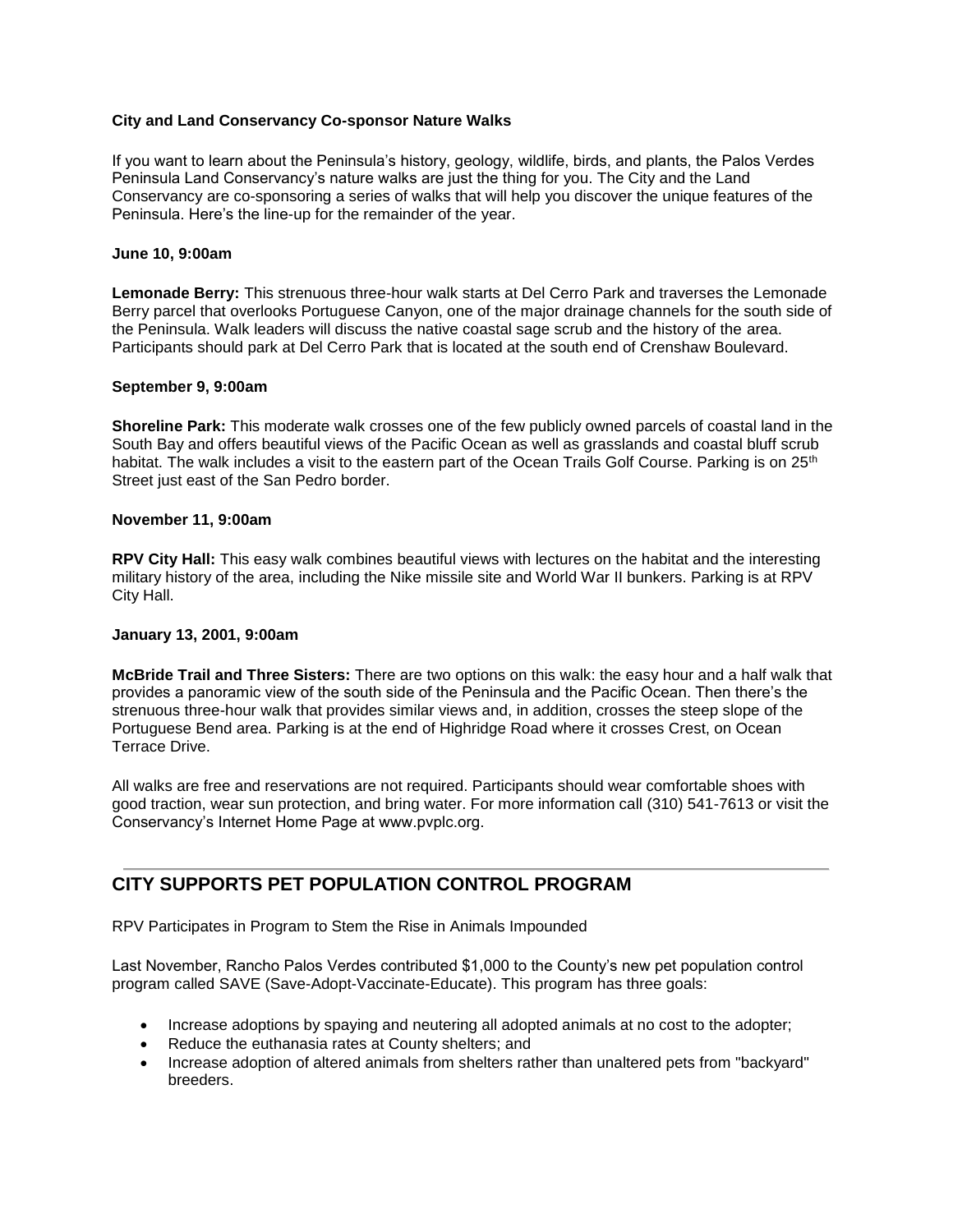Since this program began in February, pet adoptions have increased throughout Los Angeles County. In Rancho Palos Verdes alone, the number of impounded animals that have found new homes has increased by nearly 40% this year compared to the same period last year.

The SAVE program subsidizes the cost for spaying and neutering and has reduced the adoption cost to \$27 per animal, regardless of age or gender. Prior to this program, adopting a pet from the County cost between \$70 to \$100. Most of that expense was for sterilization.

Funding for the SAVE program is entirely from donations and contributions from private citizens, animal welfare foundations and other agencies. If you would like to donate to the SAVE program contact Los Angeles County Animal Care and Control Department at 562-940-8871.

## **WESTERN AVENUE STREET IMPROVEMENTS**

#### State Plans Major Improvements

This summer Caltrans is planning on doing major improvements to Western Avenue. The area to be improved extends from Avenida Aprenda in Rancho Palos Verdes to Sepulveda Boulevard in the City of Torrance. These improvements include pavement-resurfacing, construction of concrete bus pads, and restriping the traffic lanes.

#### **Installation of New Bus Pads**

In Rancho Palos Verdes bus pads will be constructed at Avenida Aprenda, John Montgomery Drive, Peninsula Verde Drive, Palos Verdes Drive North, and Leesdale Avenue. Bus pads will also be installed in the Cities of Los Angeles, Lomita and Torrance, all the way down to Sepulveda Boulevard.

During construction of these pads the curb lane at each location will be closed between10: 00 P.M. Friday and 5:00 A.M. Monday morning. Access to driveways, homes and businesses along the line of work will be maintained during the construction period. Information signs advising motorists of the pending closures and inconvenience will be posted at least two weeks prior to the start of work.

#### **More Traffic Lanes**

Under consideration is a request from the City of Los Angeles that Caltrans re-stripe Western Avenue to make three through lanes in each direction between 25<sup>th</sup> Street and Avenida Aprenda. The third lane would be located adjacent to the curb and would be available to motorist in the morning between 7:00 A.M. and 9:00 A.M. and in the afternoon between 3:00 P. M. and 7:00 P.M.

An alternative to this third traffic lane is placing a right turn only lane at selected intersections. Another striping alternative is to leave the existing two lanes and add a bicycle lane along the curb on both sides of Western Avenue. Each of these alternatives will be presented to interested residents and business owners in the Western Avenue corridor at a public hearing to be scheduled by the City of Los Angeles in the near future.

Caltrans has assured us that they will repair the dips in the pavement on Western Avenue in the northbound lanes just north of Park Western Avenue. As part of the planned repair, drainage improvements will also be made. This work is scheduled for 2001.

## **EPA TO CONDUCT DEMONSTRATION PROJECT AT WHITE'S POINT**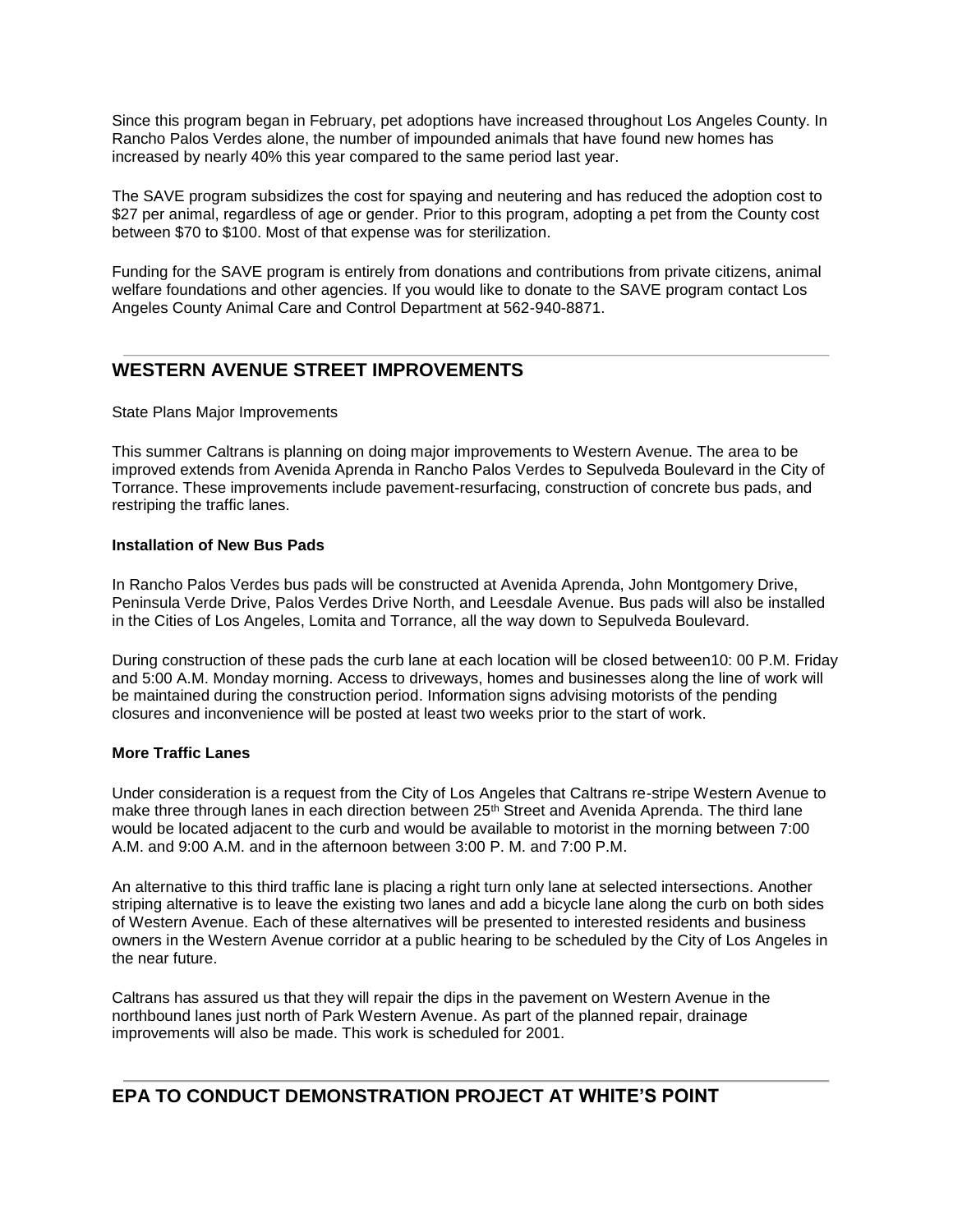### **Proposed Project to Cap Contaminated Sediments**

As part of an experimental project, late this summer the U.S. Environmental Protection Agency (EPA) will deposit about a million cubic yards of sand and silt to "cap" a small area of contaminated ocean floor near White's Point. This is an experimental project that the EPA feels will protect human and marine life from the large deposits of pesticides that exist in the area.

Involving about a half million cubic yards of sand and silt, this cap will use sand dredged from outside the Long Beach Harbor, that will then be deposited on four 45-acres plots near the Los Angeles County Sanitation District sewer outfall pipe located at White's Point.

This experiment will use varying thickness and different types of sand to determine what will make the most effective cap. If this \$5 million project proves successful, the EPA will then consider capping the entire 17-square mile area between Point Vicente and Point Fermin.

From 1947 to 1982 wastewater containing high concentrations of pesticides, including DDT and PCBs, from the Montrose Chemical Corporation and other industrial sources were discharged into the sewers and subsequently to the ocean waters of the Palos Verdes Shelf. Although the discharge of DDT reportedly stopped in about 1971, the levels of these pesticides are still high and are found in the food chain organisms that live in the area. Bottom-feeding fish such as white croaker and water-column feeders such as kelp bass are typically more contaminated than other fish that live higher up in the water column.

According to the EPA, this cap can effectively eliminate the movement of contaminants into the marine food chain and prevent their accumulation in fish consumed by humans, marine mammals and birds. Existing contaminated fish will continue to pose ecological and human health risks, however, even after the cap is constructed.

The EPA is continuing to evaluate the available options and is proposing institutional controls to address potential health risks: 1) increase enforcement of the white croaker commercial fishing ban off the Palos Verdes Peninsula; 2) conduct public outreach to increase awareness of contaminated fish consumption and its risks; and 3) monitor contaminant concentrations in locally harvested fish sold for human consumption.

For nearly a decade, the Montrose Chemical Corporation and some other industrial companies have fought a federal lawsuit seeking \$170 million in damages for the cleanup of the contaminated site. The case is anticipated to go to trial this fall. Rancho Palos Verdes is one of 150 Southern California municipalities that used the sewer system and has already made an out of court settlement in the matter.

## **WHAT ARE YOU DOING WITH YOUR GREEN/YARD WASTE?**

#### **Help the City Comply with the State mandate**

Because the state is running out of landfill areas, all cities in California are mandated to reduce the waste they send to landfills by 50 percent. This mandate was imposed back in 1995 and this year RPV has to comply. The City can't, however, unless residents change their habits and start separating green waste so it can be recycled.

Right now, over 30% of the City's waste is green and only 15% of it is being recycled! Here's you can help the City meet the 50 percent mandate: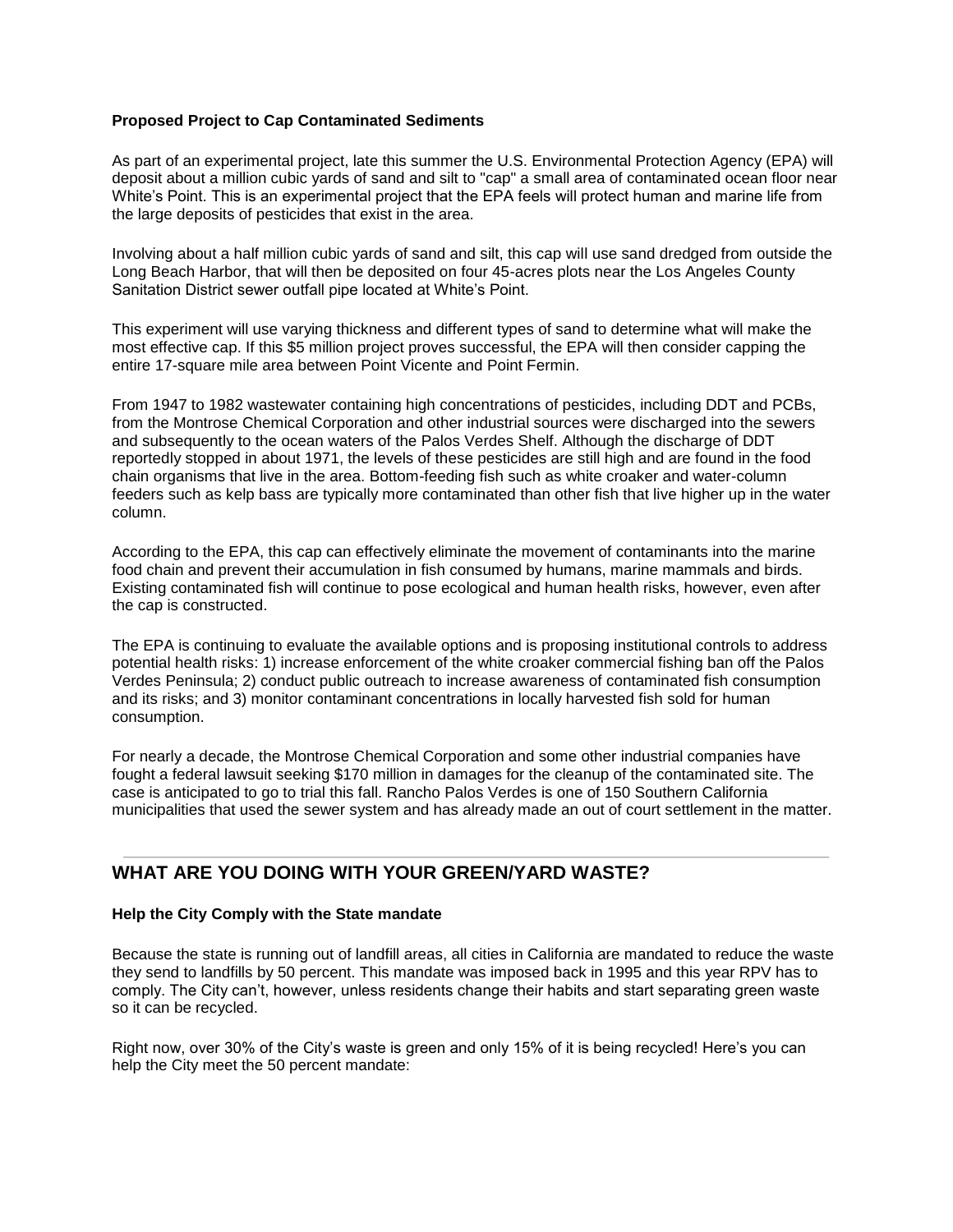- Separate grass clippings, leaves, small branches, and shrubs and store them in the green waste container that was recently delivered to your home by the City's waste hauler, Waste Management.
- Instruct your gardener to separate all green waste and to use the green container.
- If you use plastic bags for green waste, tie a green waste ribbon around the neck of the bag**.** This ribbon will identify it as green waste to your route driver.
- Similarly, any other container used for green waste must be identified with the green waste ribbon
- Starting this June, Waste Management's green waste drivers will pick up the tagged bags and recycle them.
- Large branches should be broken into small pieces and tied in bundles.
- Do not contaminate green waste with ashes, dirt, concrete or fruits and vegetables.

Remember that green waste is picked up on the second collection day of the week.

For additional green containers, ribbons or tags, call Waste Management customer service at (310) 830- 7100, or Public Works Department at (310) 544-5252.

## **CALLING ALL Dog Owners!**

#### **Licensing and Rabies Vaccination Clinic**

#### **Scheduled for June 29th**

All dog licenses must be renewed by June 30<sup>th</sup>.

The City's annual dog licensing and rabies vaccination clinic will be held on June 29th from 7:00 P.M. to 8:30 P.M. at City Hall. County Animal Control officers will be on site to assist with dog license renewals or the purchase of new pet licenses.

The Southern California Veterinary Medical Association will be giving rabies vaccinations for \$5 per dog. Dogs must be at least four months of age. The "six in one vaccination" that includes distemper, hepatitis, leptospirosis, parainfluenza and parvovirus, will be available for \$12 to dogs eight week or older.

Bring your pet's certificate of sterility and proof of current rabies vaccination so you can be eligible for the reduced dog license fee.

For more information call City Hall at 544-5206.

### **Airplane Noise Update**

#### **South Bay Cities Form Task Force**

As a result of the FAA disbanding the So. Calif. Task Force on aircraft noise, South Bay city officials have united and formed the South Bay Task Force. This group will serve as a venue for monitoring the progress by the FAA and Los Angeles World Airports on solving the aircraft noise problems. Representatives from the RPV City Council and PANIC (Peninsula Aircraft Noise Information/Safety Committee) are active participants in this task force.

The group is considering purchasing or leasing a radar system to track LAX aircraft flying over RPV as well as other beach cities. A demonstration of the system's capabilities and tracking results is scheduled